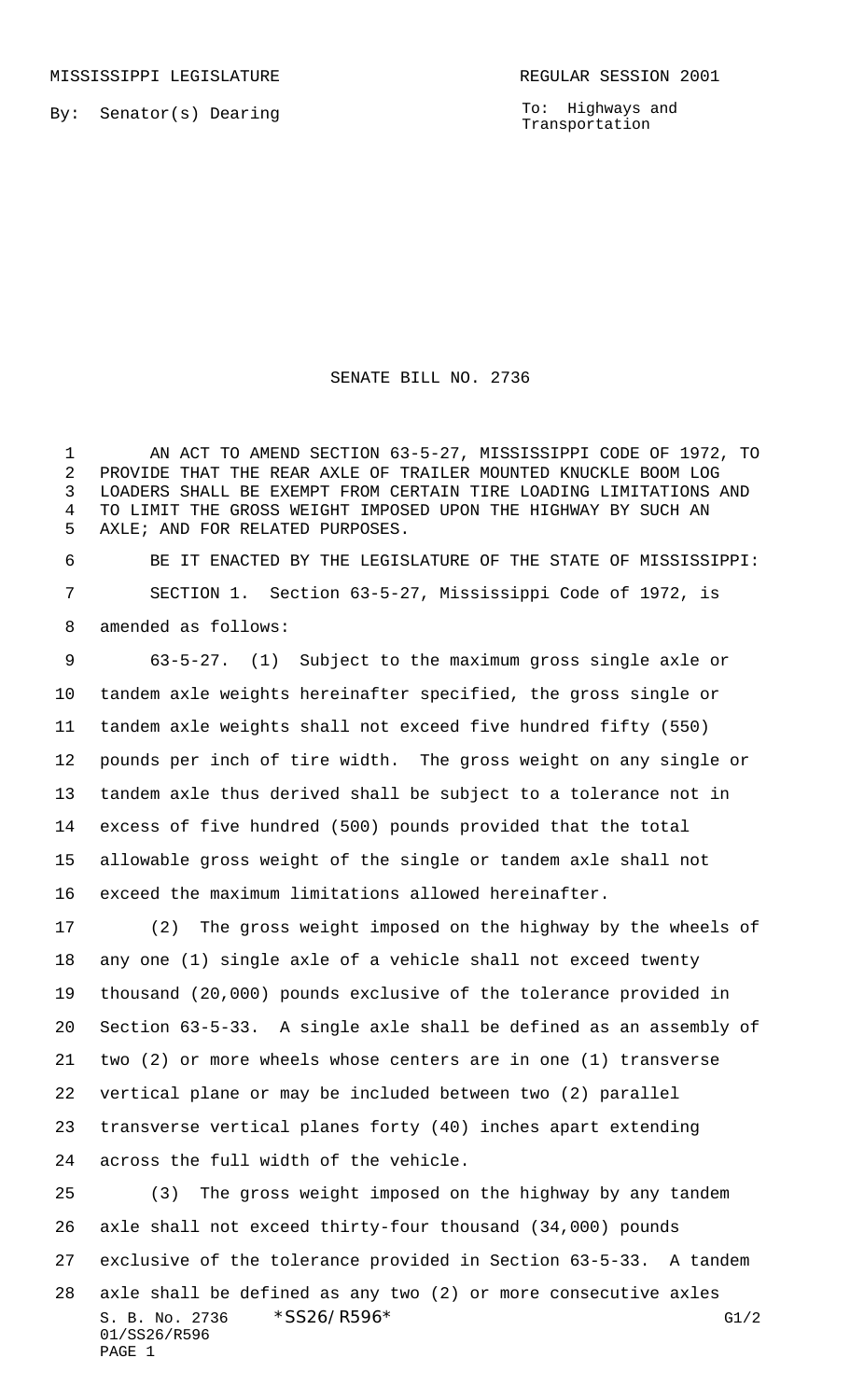whose centers are more than forty (40) inches but not more than ninety-six (96) inches apart. No one (1) axle of any such group of two (2) or more consecutive axles shall exceed the weight permitted for a single axle.

 (4) (a) Vehicles designed and especially constructed to transport concrete products and which are not available for purchase in sizes and capacities to fully comply with the road and bridge weight laws of the State of Mississippi shall not be made to conform to the axle spacing requirements or axle or tire loadings of this section or to the total combined weights as set out in Section 63-5-33 in Table III, provided (i) that such vehicles shall be limited to a gross weight of sixty thousand (60,000) pounds; (ii) that such vehicles shall only be operated within fifty (50) miles of their home base; (iii) that any such vehicles shall be limited to a maximum load of the rated capacity of the vehicle; (iv) that all such vehicles shall have at least three (3) axles; and (v) that all vehicles with only three (3) axles shall have all wheels brake-equipped. Any two (2) or more axles close enough to be considered an axle group shall be suspended by an equalizing system and be spaced a minimum of four (4) feet apart in order to be eligible for the maximum load as provided in this subsection. It shall be a violation if vehicles to which this subsection applies travel upon any federal interstate highway or upon any roads or bridges designated and posted as incapable of carrying such loads by the Transportation Commission, a board of supervisors, or municipal governing authorities as provided in subsection (5) or (6) of this section. (b) Vehicles designed and especially constructed to

S. B. No. 2736 \*SS26/R596\* 01/SS26/R596 PAGE 2 transport raw cotton from harvest to the cotton gin shall not be made to conform to the axle spacing or axle or tire loadings of this section. However, such vehicles (i) shall be limited to a gross weight of sixty thousand (60,000) pounds; (ii) may be operated only within a fifty-mile radius of their home base or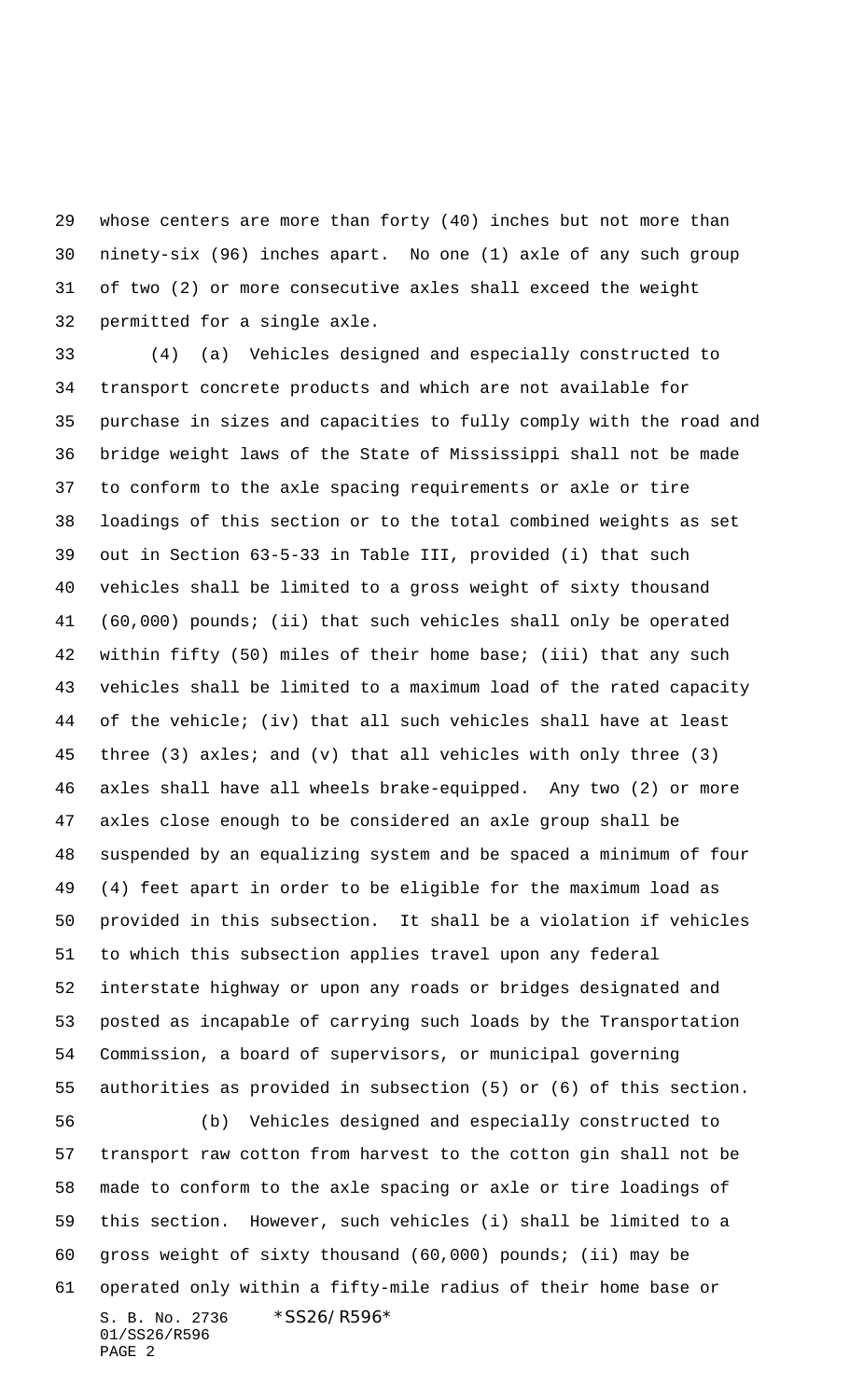their contractual customer; (iii) shall be limited to a maximum load of the rated capacity of that vehicle; (iv) shall have all wheels brake equipped; and (v) are prohibited from traveling upon any federal interstate highway or upon any roads or bridges designated and posted as incapable of carrying such loads by the Mississippi Department of Transportation, a board of supervisors or municipal governing authorities as provided in subsection (5) or (6) of this section.

 (c) Vehicles designed and especially constructed to collect and transport solid waste and which are not available for purchase in sizes and capacities to fully comply with the road and bridge weight laws of the State of Mississippi, shall not be made to conform to the axle spacing or tire loadings of this section. However, such vehicles (i) shall be limited to a gross weight of sixty thousand (60,000) pounds; (ii) may be operated only within a fifty-mile radius of their home base or their contractual customer; (iii) shall be limited to a maximum load of the rated capacity of that vehicle; (iv) shall have all wheels brake-equipped; and (v) are prohibited from traveling upon any federal interstate highway or upon any roads or bridges designated and posted as incapable of carrying such loads by the Mississippi Department of Transportation, a board of supervisors or the governing authorities of a municipality as provided in subsection (5) or (6) of this section.

86 (d) The rear axle of trailer mounted knuckle boom log loaders shall be exempt from the tire loading limitation provided for in subsection (3) of this section; provided, however, that the gross weight imposed on the highway by such an axle shall not exceed forty-one thousand (41,000) pounds.

 (5) The board of supervisors of any county or the governing authorities of any municipality, by appropriate resolution, may impose limitations more restrictive than those permitted in this

S. B. No. 2736 \*SS26/R596\* 01/SS26/R596 PAGE 3